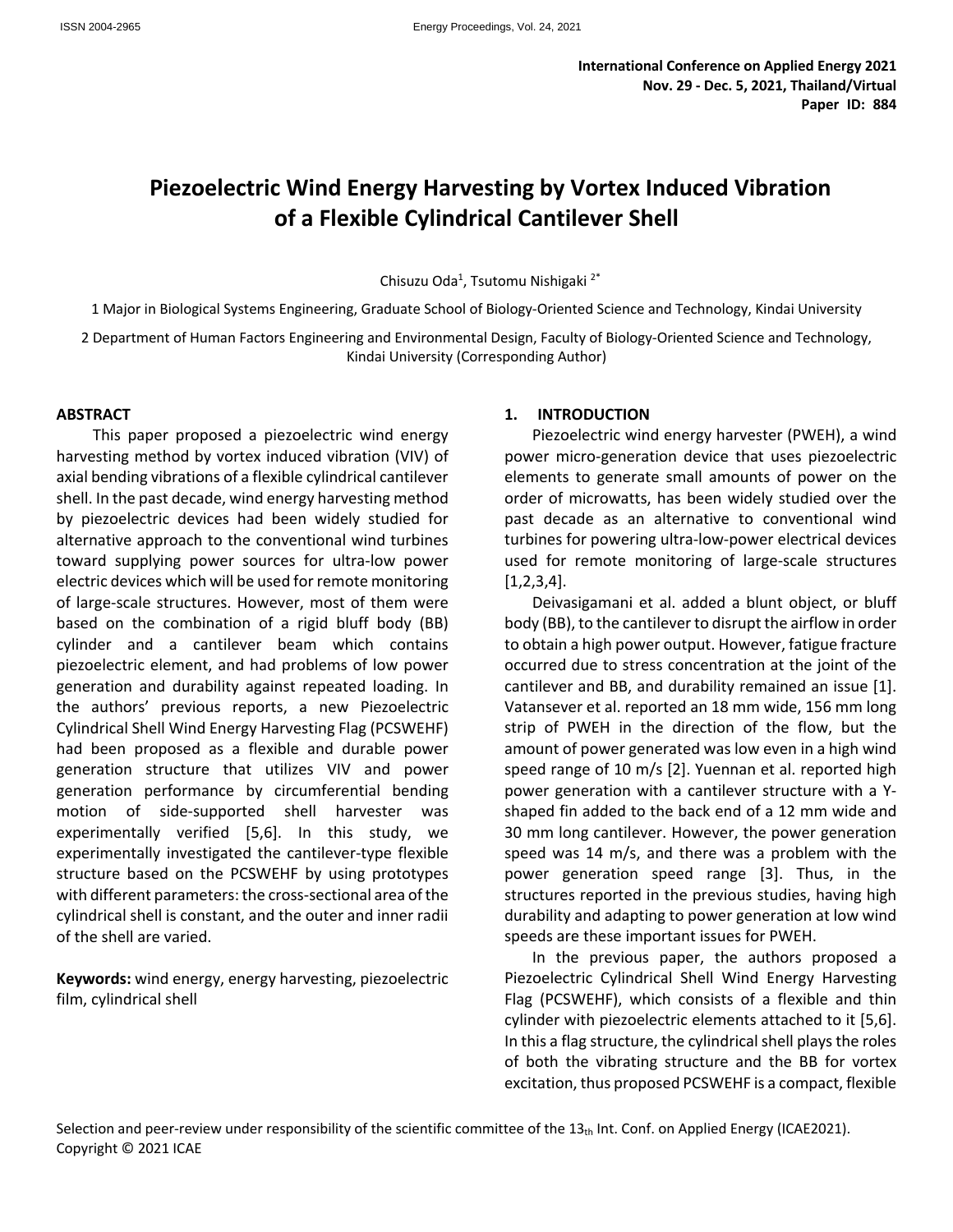

Fig. 1. Models of piezoelectric cantilever cylindrical shell wind energy harvesting flag

and durable flag structure without any joints. The power generation method using the circumferential (ring mode) bending vibration of the cylindrical shell of the PCSWEHF was investigated. However, it was necessary to increase the radius of the cylindrical shell to generate power at low wind speeds using the circumferential bending vibration of the cylindrical shell, and the larger the radius, the larger the space required for installing this cylindrical shell energy harvester in the host structure.

In order to utilize the PCSWEHF in a limited installing space, taking advantages of the cylindrical shell having a length in the axial direction the size of which will be able to be designed freely, a method of power generation using axial (beam mode) bending vibration must be considered.

Furthermore, the wind speed range in which cantilever bending mode can generate high power is expected to be in a lower range than that of the conventional method using the circumferential bending mode, making it possible to design the wind speed range in which VIV resonance is expected to be more low wind speed. Therefore, developing cylindrical cantilever shell wind energy harvester for low wind speed range must become a novel method to solve the issue of realizing compact and low wind speed oriented high performance energy harvester.

To design suitable flexible cylindrical cantilever shell for bending vibration energy harvester, it is significant that the virtual spring constant of the shell against shear force applied near the tip become small value. Here, a flexible structure means that the structure has low rigidity against flow induced outer force.

In this study, the flexible and durable PCSWEHF is installed perpendicular to the wind direction and the bottom of the shell is clamped as a cantilever-type flexible structure. The relationship between the wind speed that excites VIV of the cylindrical cantilever shell and shell size is theoretically investigated, and the power generation characteristics of a thin and light weight cylindrical cantilever shell made of low rigidity material were experimentally investigated. We theoretically and experimentally investigate by using prototypes with different parameters: the cross-sectional area of the cylindrical shell is constant, and the outer and inner radii as well as the length of the shell are varied.

- **2. DERIVATION OF THE VORTEX INDUCED RESONANCE FREQUENCY OF A CYLINDRICAL CANTILEVER SHELL**
- *2.1 Models and coordinate system of piezoelectric cylindrical shell wind energy harvester*

Piezoelectric cylindrical cantilever shell wind energy harvesting model and the coordinate system is defined as shown in Fig. 1. A cylindrical cantilever shell of length *l*, inner radius  $r_1$ , outer radius  $r_2$  and thickness t was set vertically which was perpendicular to the wind direction, and the bottom of the shell was clamped.

A Cartesian coordinate system  $0 - xyz$  was defined with the origin  $\theta$  located at the center of the clamped end cross section and with the  $z$  axis coincide with the axis of symmetry of the cylindrical shell. The piezoelectric film (PVDF) was bonded on the surface of the shell, here 1/4 of the outer surface area of the cylindrical shell in the circumferential direction is covered with the piezoelectric film. It was assumed that the deformation of the ring model is uniform in the  $xy$ plane. The air flow i.e. opposite direction of the wind direction, was set to the  $x$  coordinate, and the  $y$ coordinate was perpendicular to the wind direction. When air flows from  $-x$  direction, vortex induced vibration occurs with vibrational modes of cylindrical shells.

# *2.2 Derivation of the natural frequency of a cantilevered cylindrical shell*

From the theory of the bending vibration of the beam with arbitrary cross section, natural frequency  $f_n$ Hz of the cylindrical cantilever shell was expressed as follows:

$$
f_n = \frac{1}{2\pi} \left(\frac{\lambda_i}{l}\right)^2 \sqrt{\frac{EI}{\rho A}}
$$
 (1)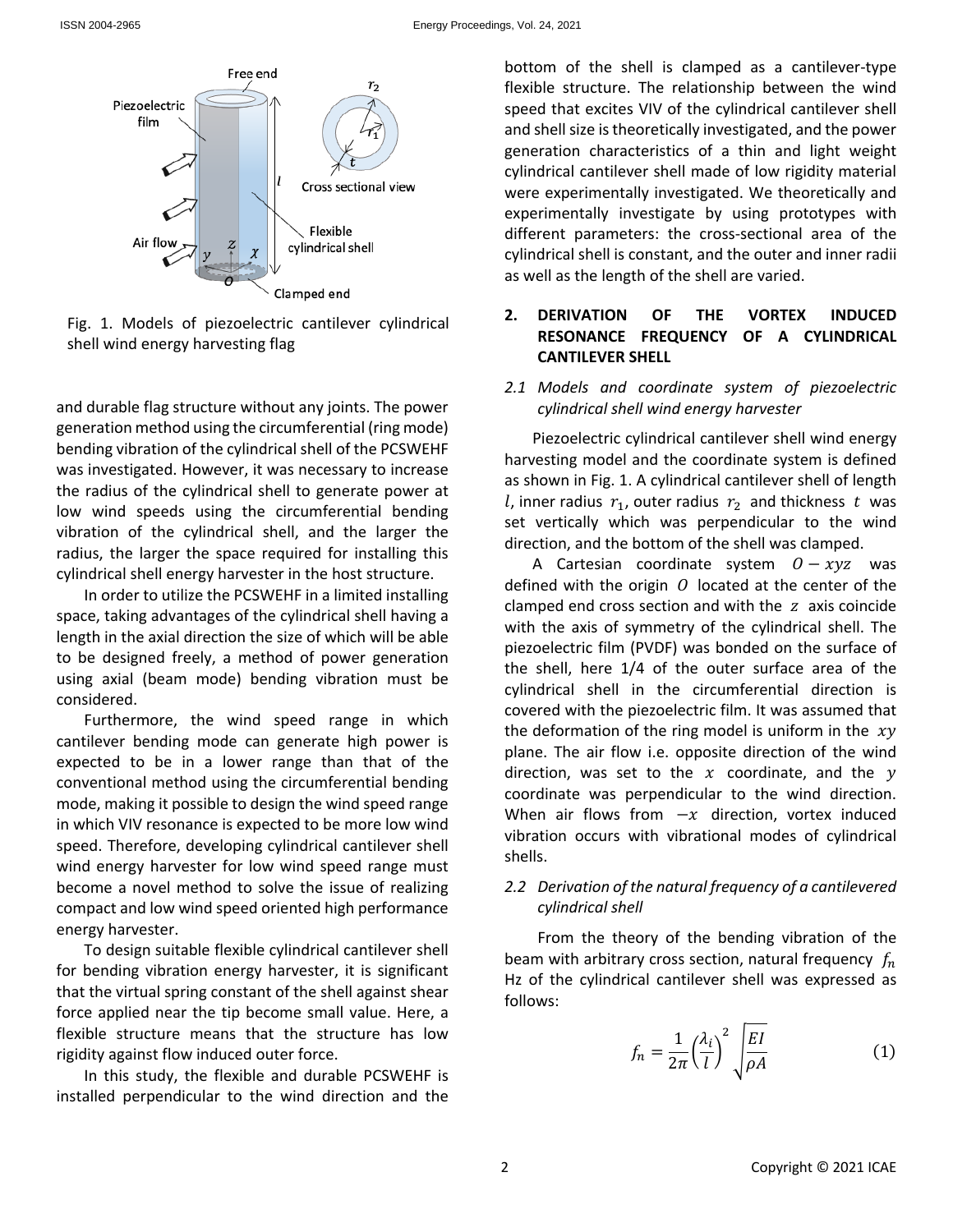

Fig. 2. Relationship between outer radius of the cylindrical shell and natural frequency ( $S = 37.6$  mm<sup>2</sup>,  $E = 2.3$  GPa,  $\rho = 1.2 \times 10^3 \text{kg/m}^3$ 

Here,  $\lambda_i$  is the root of the characteristic equation of the vibration of the beam,  $E$  and  $\rho$  are the Young's modulus and density of the shell, respectively.  $A$  and  $I$ are cross section and the area moment of inertia of the cross-section of the cantilever cylindrical shell and expressed as follows, respectively:

$$
A = \pi (r_2^2 - r_1^2) \tag{2}
$$

$$
I = \frac{\pi (r_2^4 - r_1^4)}{4} \tag{3}
$$

Substituting Equations (2) and (3) into Equation (1) yields:

$$
f_n = \frac{1}{2\pi} \left(\frac{\lambda_i}{l}\right)^2 \sqrt{\frac{E(r_2^2 + r_1^2)}{4\rho}}
$$
(4)

In this paper, to investigate the effect of the shape of the cross section on the generation characteristics of the PCSWEHF, the cross section of cylindrical cantilever shell, A, was set to constant, say S  $\,$  m<sup>2</sup>. Then, the relationship between outer and inner radius of the cylindrical shell is:

$$
S = \pi (r_2^2 - r_1^2) \tag{5}
$$

From Equation (5), we can eliminate  $r_1$  in Equation (4) and,

$$
f_n = \frac{1}{2\pi} \left(\frac{\lambda_i}{l}\right)^2 \sqrt{\frac{E\left(2r_2^2 - \frac{S}{\pi}\right)}{4\rho}}
$$
 (6)

When the outer radius is large enough as  $r_2 \gg$  $\sqrt{S/(2\pi)}$ , Equation (6) can be approximately as:

$$
f_n \simeq \frac{1}{2\pi} \left(\frac{\lambda_i}{l}\right)^2 \sqrt{\frac{E}{2\rho}} r_2 \tag{7}
$$





Fig. 3. Relationship between outer radius of the cylindrical shell and natural frequency or vortex shedding frequency

Comparing Equations (6) and (7), it is shown that the natural frequency of the cylindrical cantilever beam approach asymptotically to be the relationship which is proportional to the outer radius of the shell as this radius of the shell is increased.

A typical example of the relationship between radius of the cylindrical shell and natural frequency using Equation (6) was plotted in Fig.2. Here, the constant cross section area  $S = 37.6$  mm<sup>2</sup>, and using the values of  $E = 2.3$  GPa and  $\rho = 1.2 \times 10^3$  kg/m<sup>3</sup>. The characteristic root is  $\lambda_1 = 1.875$  because first bending mode is considered here.

#### *2.3 Derivation of the vortex shedding frequency*

The well-known vortex shedding frequency  $f_n$ . Hz of the Karman vortex generated in the wake of a cylinder placed in a uniform flow is obtained by the following equation [7].

$$
f_v = St \frac{U}{2r_s} \tag{8}
$$

Here,  $U$  represent the flow velocity, and  $St$ represents the Strouhal number. Considering the air flow around a cylinder, the Reynolds number  $Re$  can be obtained by the following equation when the radius of the cylinder is denoted by  $r<sub>s</sub>$ , and the kinematic viscosity is expressed in terms of  $v$ .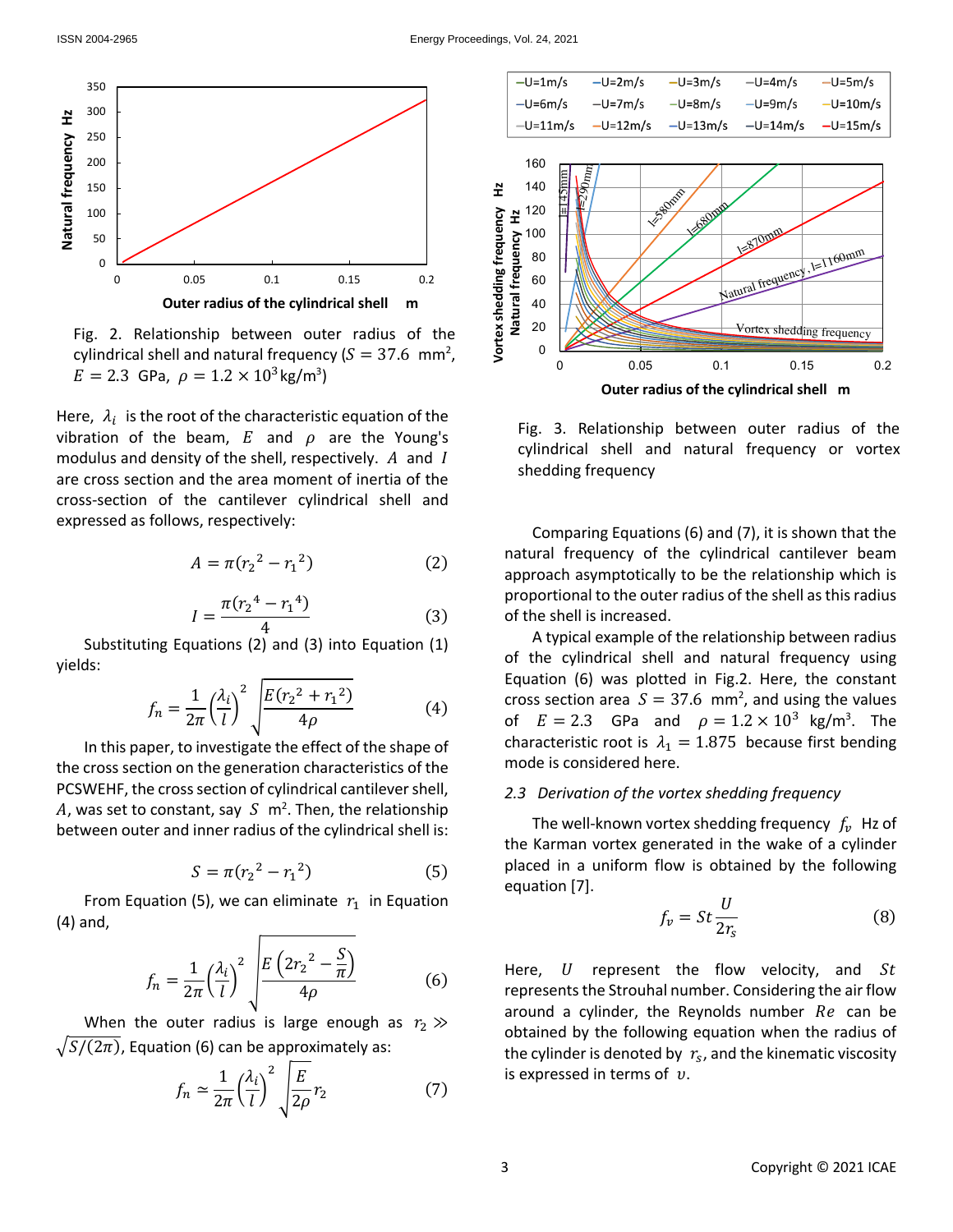$$
Re = \frac{2Ur_s}{v} \tag{9}
$$

In this study, the diameter of the cylindrical shell type wind turbine flag using piezoelectric material is in the order of  $d = 0.1$ m, and if the kinematic viscosity coefficient of air is  $v = 1.5 \times 10^{-6} \text{m}^2/\text{s}$ , the Reynolds number is around  $Re = 4 \times 10^4$  when U =6 m/s. This puts it within the range of 300  $\leq$  Re  $\leq$  3  $\times$  10<sup>5</sup>. So, the Strouhal number here can be put as  $St = 0.2$ .

# 2.4 *Designing VIV resonance of the beam bending mode of the cantilever shells*

Fig.3. shows the relationship between outer radius of the cylindrical shell and natural frequency or vortex shedding frequency. Using equation (8), the vortex shedding frequency versus the outer radius of the shell was plotted in the range of wind speed from 1 m/s to 15 m/s by 1 m/s step. In addition, using equation (6), the natural frequency versus the outer radius of the shell was plotted for the cases in which the length of the cantilever was  $l = 145$ mm, 290mm, 580mm, 680mm, 870mm and 1170mm, respectively. These intersections of natural frequency curves and vortex shedding frequency curves indicate the parameters of the cylindrical shell that excite the vortex induced resonance vibrations at the corresponding wind speeds. Considering these intersections from Fig.3, it was found that to utilize cantilever bending modes especially against low wind speed area for energy harvesting, there would be upper limits of the radius as well as lower limits of the thickness of the cylindrical cantilever shell. Based on this Fig.3, we could start to design and manufacture flexible cantilever shells for the energy harvesting experiment shown in chapter 3.

## **3. EXPERIMENTS**

#### *3.1 Experimental equipment*

In this section, we present an experimental investigation based on the piezoelectric cylindrical cantilever shell wind energy harvesting model shown in the previous section. Fig. 4. shows an overview of the wind tunnel apparatus used in this study. In order to evaluate the power generation performance of the wind tunnel, experiments were conducted using a closedcircuit type wind tunnel. A sirocco fan was used as a wind source to generate a constant wind speed within the measurement space. In addition, a circular pipe with an inner diameter of approximately 200 mm was installed between the backflow measurement space and the



Fig. 4. Schematic diagram of experimental device

sirocco fan, and the air circulating through these pipes was made into a closed-circuit type wind tunnel to create a constant wind speed. In this way, an experimental space of about 700 mm can be obtained along the wind direction. The wind energy is applied to a generator flag located in the measurement section, and when dynamic stress is applied to the piezoelectric material, electric charge is generated by piezoelectric material due to the direct piezoelectric effect.

# *3.2 Configuration of cylindrical shell type wind power generation flag using piezoelectric film*

The piezoelectric cylindrical shell wind energy harvesting flag in this experiment consists of a cylindrical plastic film and a piezoelectric material bonded on the surface of the plastic film.

First, as a preliminary experiment, a cylindrical shell made of polycarbonate with an axial length of 290 mm, an outer radius of 15 mm, and a thickness of 0.04 mm was used. The piezoelectric film (PVDF) has an axial length of 290 mm, a width of 23.5 mm and a thickness of 40 micron, and 1/4 of the circumferential outer surface area of the cylindrical shell is covered with the piezoelectric material.

The results of the power generation experiment of the cylindrical cantilever shell of this size were shown in Fig. 5. As the wind speed increases, the amount of power generation gradually increases, however, the amount of power generation obtained at any wind speed was extremely low.

Therefore, it was necessary to create a cantilever cylindrical shell that can excite VIV at more realistic wind speeds of no more than 10 m/s, referring to Fig. 3. Fig. 3. shows that a cylindrical shell with an axial length of 680 mm, an outer radius of 30 mm, and a thickness of 0.2 mm can excite VIV at a wind speed of around 10 m/s.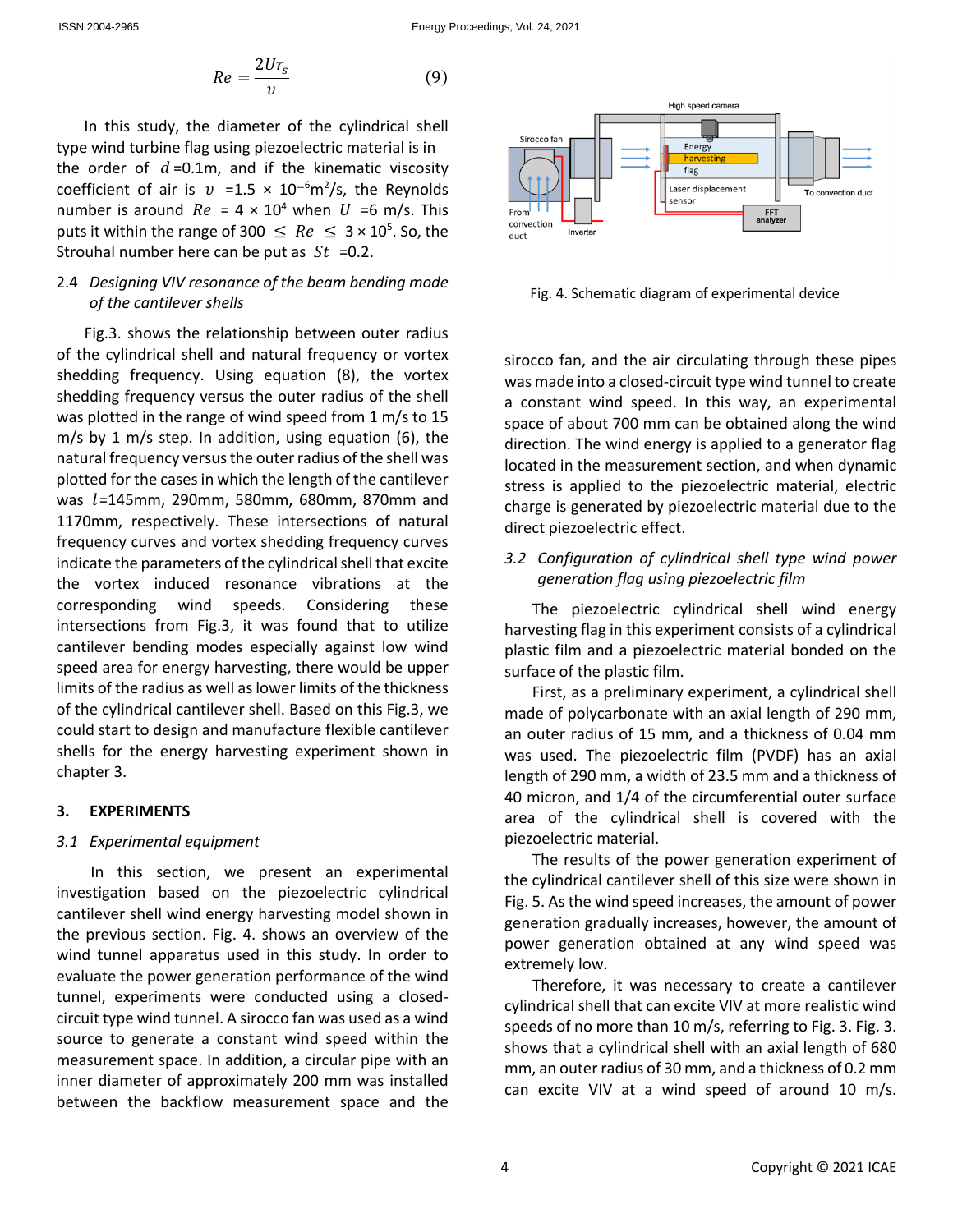

Fig. 5. Relationship between wind speed and power generation ( $r_2$ =15mm, t=0.04mm, l=290mm)



Fig. 6. Relationship between wind speed and power generation ( $r<sub>2</sub>$ =30mm,  $t$ =0.2mm,  $l$ =680mm, circumferential bending mode free)



Fig. 7. Relationship between wind speed and power generation ( $r<sub>2</sub>$ =30mm,  $t$ =0.2mm,  $l$ =680mm, circumferential bending mode restricted)

Therefore, this size of cylindrical shell was used as a second prototype for this experiment.

*3.3 Experimental method and evaluation method of power generation*

A cylindrical cantilever shell wind power generation flag was installed in a simple wind tunnel, and wind energy in the wind speed range of 1-10 m/s was applied. The rotation speed of the sirocco fan was controlled in high precision by an inverter controller, and the output voltages of the piezoelectric film at wind speed of 1-10 m/s were measured. Here, the output voltage of a resistor with a resistance value of  $R$  ohm connected in parallel to the piezoelectric element was measured through a recorder, and the measured data was further analyzed by waveform observation software. To evaluate the amount of power generation, the rms value of the output voltage,  $X_{\text{rms}}$  V, was calculated by taking the average of several samples.

## *3.4 Results and discussions*

The results of a power generation experiment are shown in Fig. 6. and Fig. 7. Here, these figures are expressed in terms of wind speed on the horizontal axis and power generation on the vertical axis. From Fig.6, it can be seen that in the case of the cantilever cylindrical shell with an axial length of 680 mm, outer radius of 30 mm, and thickness of 0.2 mm a sharp increase in power generation was observed after a wind speed of 6 m/s, with a maximum power generation of about 100  $\mu$ W at a wind speed of 10 m/s. Fig. 7. shows the results when the circumferential bending mode is restricted by attaching a thin light weight circular ring radius of which was equivalent to that of the cantilever shell to the tip of the cylindrical cantilever shell. The amount of power generation was lower than that without the circular ring at the tip of the cantilever shell. The reason for this lower average power generation was because the cylindrical cantilever shell utilizes only one of the axial and circumferential bending modes during power generation. However, power generation with ring was larger than that without ring at the wind speed  $U=6.0$ m/s, due to the VIV of pure first bending mode of the cantilever beam, as the axial bending motion was not affected by the circumferential bending motion.

Toward the future, we are currently discussing the relationship between more precise vibration modes of the cylindrical cantilever shell and generation characteristics of these PCSWEHFs.